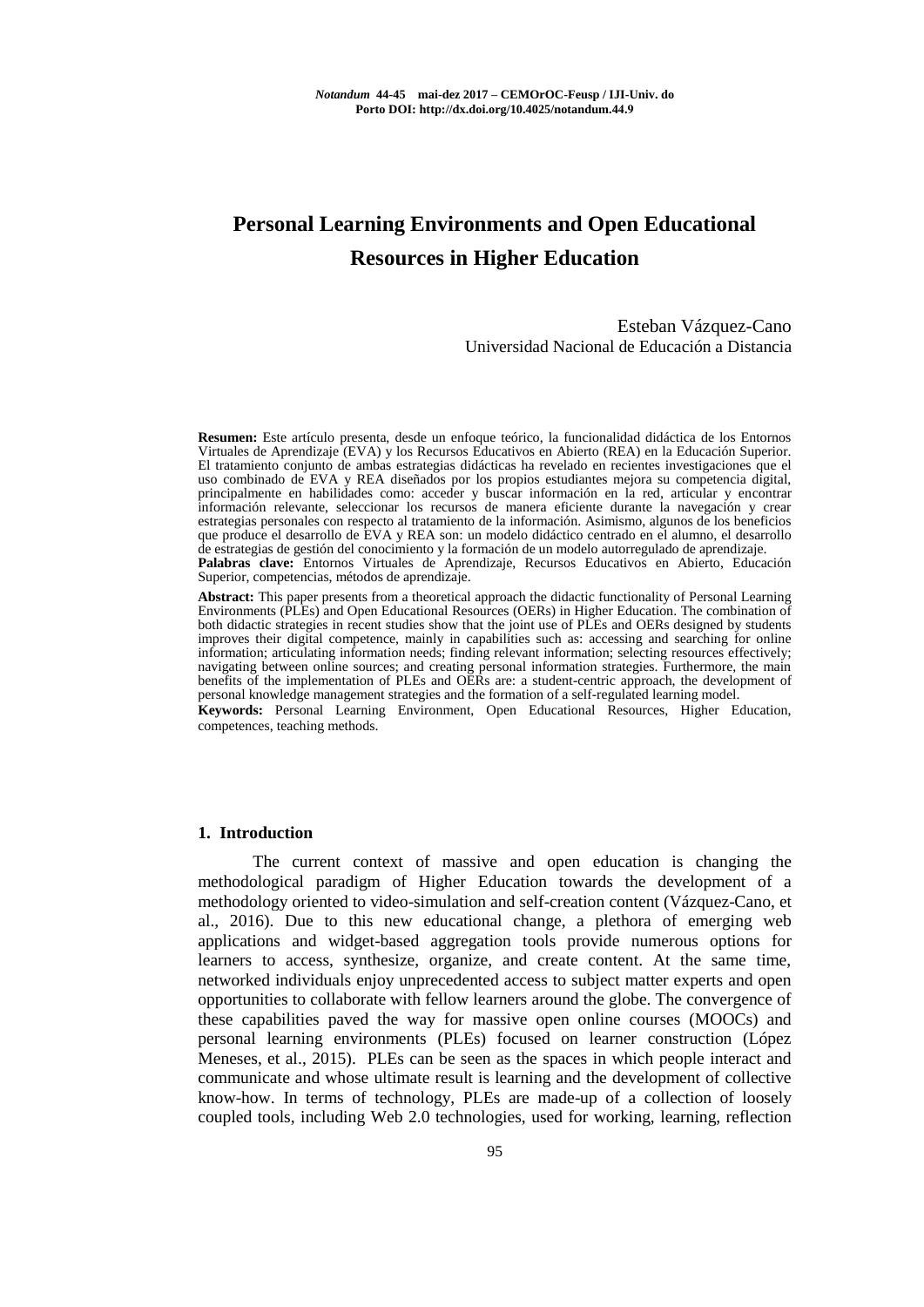and collaboration with others. In this academic and social context, the role of teachers should focus on two aspects: first, as a precursor of a methodology consistent with the new paradigms collaborative and mediated by ICTs and, second, as a content creator in fully accessible formats for integration into a ubiquitous, mobile, and visual universe (Vázquez-Cano, 2014; Sevillano, & Vázquez-Cano, 2015).

Higher Education institutions can play a critical role in supporting their teaching staff in the creation of effective teaching and learning environments for students and providing ongoing opportunities for professional development. Identifying and developing learning resources are both integral parts of this process. Institutions should aspire both to create OER and to use OER from elsewhere (Vázquez-Cano, et al., 2013). Students must be proficient in both decoding and encoding multimedia materials for developing their skills in Higher Education. In this context, increased online access to OER has further promoted individualized study, which, coupled with social networking and collaborative learning, has created opportunities for pedagogical innovation. Learning occurs through interaction between members of a learning community; these learning interactions are considered learning activities; and the learning activities can take the form of words, written and spoken, images, video, multimedia, etc. (Downes, 2007).

In this paper, we will deal with the development of PLEs from the point of view of the materials for the creation and sharing of content, both for teachers and students. We need to consider learners not only as the subjects of learning, entities to whom we deliver learning content, but also the sources of learning, functioning as the perceptual input for the wider network. We concur with Fuchs (2005) that the Internet should not be considered as a mere technological system, but as a socio-technological system by encouraging PLEs and Open Educational Resources (OER) inside them, learners are also taught how to construct, regulate, and control their own learning; thus creating a lifelong learner. From a social and pedagogical perspective OER could support lifelong learning and personalized learning, therefore, it is important to explore how learning takes place within the framework of OER. OER embedded in personal learning environments will move the power over learning from the institutions, to individual learners. In this context, teaching and learning material is not necessarily created by one teacher or even by a teacher at all; learners should be actively involved in the process of designing curricula and syllabi and in the creation of knowledge (López Meneses, et al., 2014; Martín-Monje, et al., 2015).

All of us in Higher Education need to ask ourselves several questions: *Can we continue to operate on the assumption that the formal curriculum is the center of the undergraduate experience? Where are the high-impact practices located? and How can students "learn to be," through both the formal and the experiential curriculum?*

## **2. PLEs and their development in Higher Education**

#### *2.1. Characteristics of PLEs*

The most important idea related to PLEs is that is not an application (Attwell, 2007; WILSON, 2008); it is a concept for organizing learning. Graham Attwell (2010), one of the first researchers to write about personal learning environments, defined them as "the spaces in which people interact and communicate and whose ultimate result is learning and the development of collective know-how. The idea of the personal learning environment is that it performs many of the functions of a content management system and of a social network system but from the perspective of the individual rather than the community or the institution (Attwell, 2007). In relation to technology, PLEs are configured with a collection of 2.0 tools which can be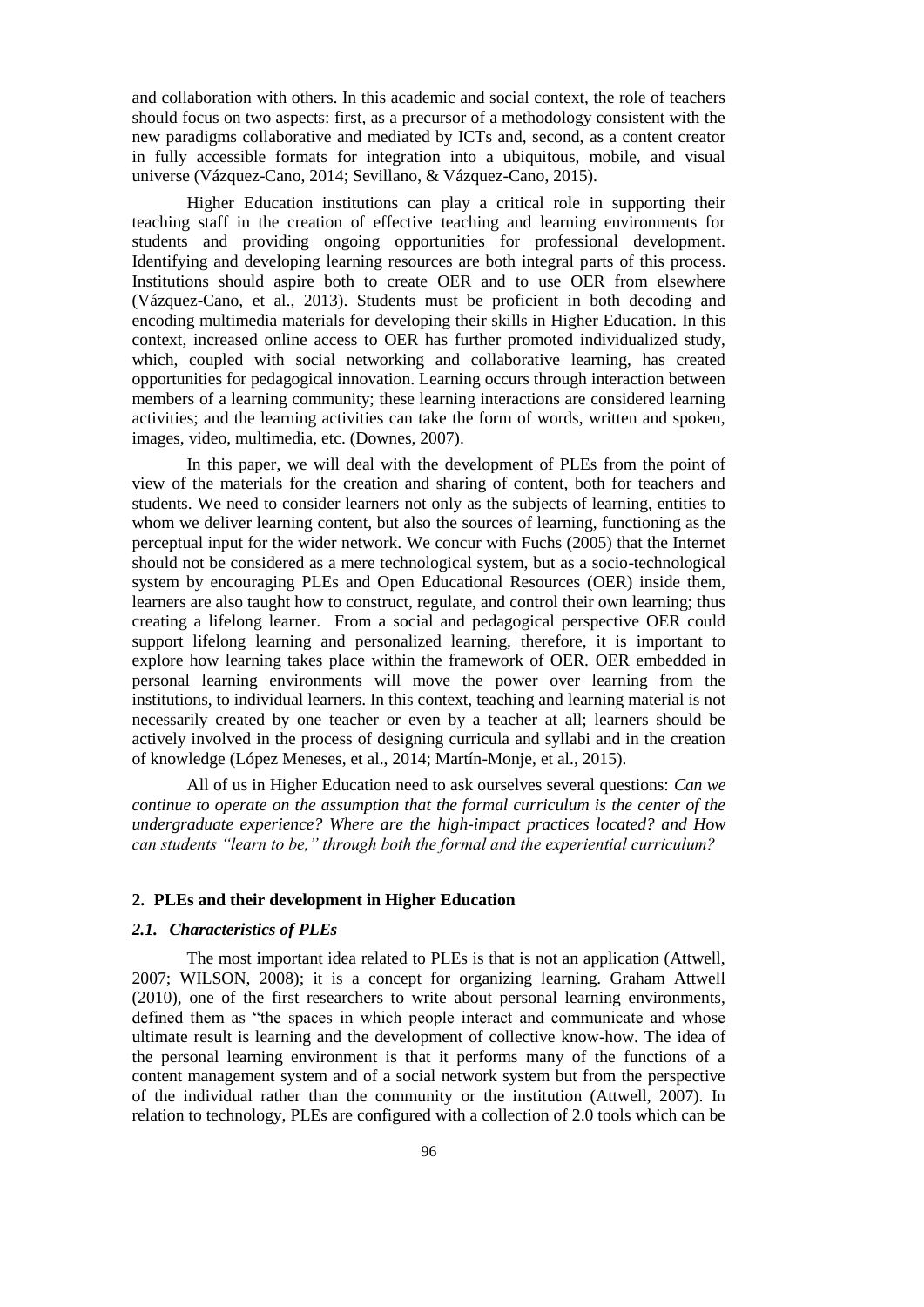used for working, learning, reflection and collaboration with others. These digital environments give learners more control by allowing them to adapt their learning experience and connecting with other students, teachers and researchers.

The main characteristics of PLEs are: first, they are mobile, flexible and not context dependent. They can move from one domain to another and make connections between them. Second, PLEs can support and facilitate a greater variety of relationships than traditional educational media. These include relationships within and between networks and communities of practice and support for collaborative working. And third, PLEs support a greater range of learning discourses than traditional educational technology. PLEs are able to link knowledge assets with people, communities and informal knowledge (Attwell, 2010; Downes, 2010; Griff, & Matter, 2013) and support the development of social networks for learning. For this purpose, a PLE can use social software for informal learning which is learner driven, problem-based and motivated by interest that reinforces collaboration, community engagement and of embedding learning into working and living processes generating a "community of innovation".

To effectively perform all these functions PLEs must be able to also support mobile communication devices (Drexler, 2010; Mercier, & Higgins, 2013) and integrate various digital resources than can be developed in community and available for all learners. A network of PLEs is a learning network.



*Figure 1. Characteristics of PLEs. Photo credit: Janson Hews)*

Despite these advantages, PLEs have to overcome some disadvantages:

- They rarely propose specialized learning content and tools.
- Insufficient visual tutorials for building personal learning spaces or semantic tools usage.
- Insufficient collection of easy-to-use semantic tools.
- Problems in searching of relevant content.
- Needs of significant computer skills for arranging good PLE space.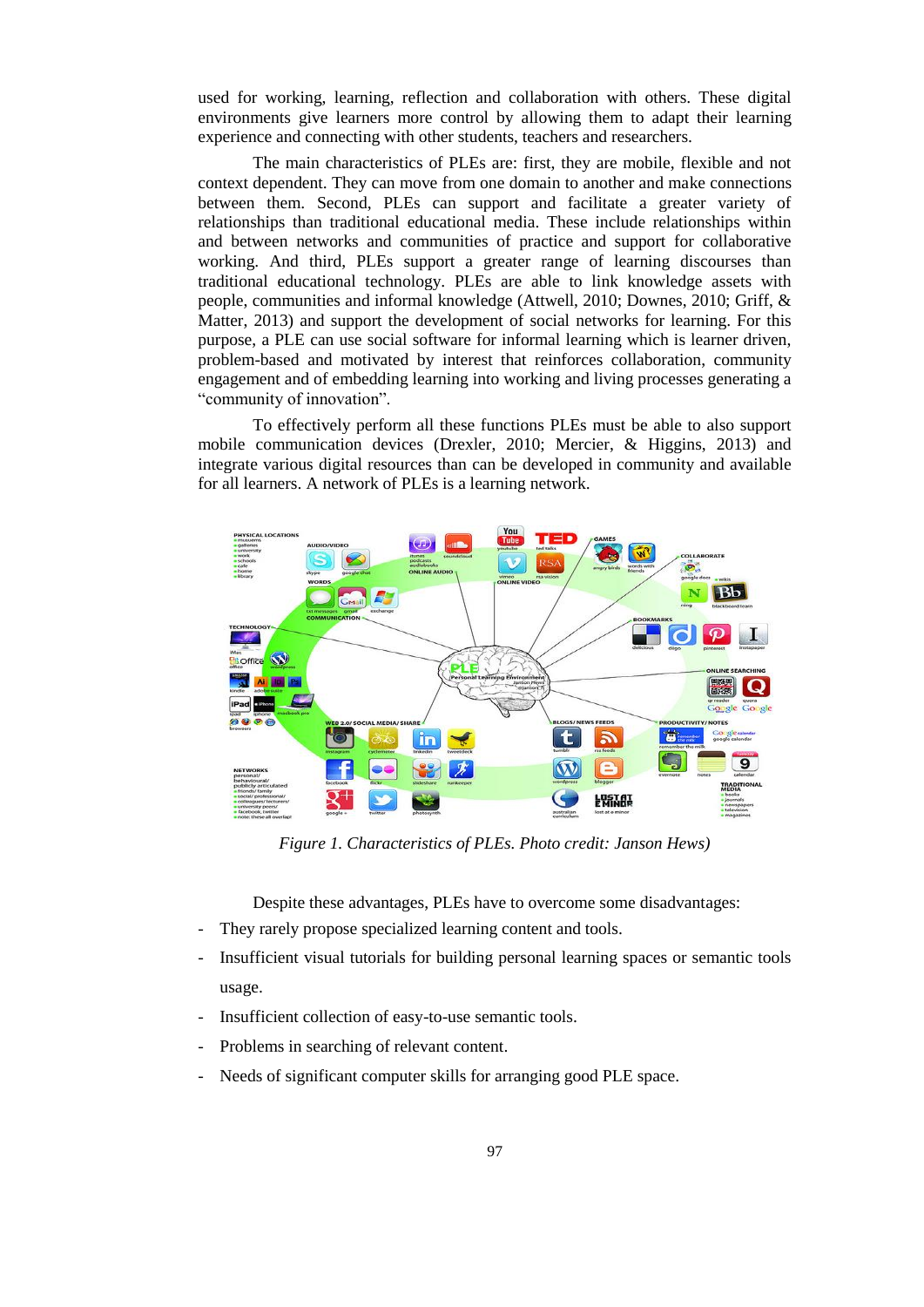# *2.2. PLEs in Higher Education*

This concept describes what is happening in Higher Education now. We can see disruption in the new forms of course delivery (i.e. Udacity, Cousera), teaching methods (i.e. flipped classrooms), and new learning models (i.e. competency based learning). These experimental forms of teaching (MOOCs) and assessing (peer review, assessment centers) are changing how educators teach, and impact the student/instructor relationship. Nowadays current learning systems are teacher or institution-centered learning environments based on institutions, universities, teachers, courses, terms, timetables, etc.; it is based on the needs of the institution rather than the learner (Downes, 2010; Alloway et al., 2013).

We might say that the formal curriculum is being pressured from two sides. On the one side is a growing body of data about the power of experiential learning in the co-curriculum; and on the other side, is the world of informal learning and the participatory culture of the Internet (Bass, 2012; Singh, & Holt, 2013). The subjects and courses offered are limited because they cannot adapt to the rapidly changing environments; they are developed for the average student; they are typically isolated from other bodies of knowledge; and they are on a timeline (HALL, 2010). Institutions offer learning services based on Learning Management Services (LMS) as Spanish National University of Distance Education (UNED) offer to their students called aLF; where each course stops and starts on a prescribed time schedule. These learning services which are used for almost any Higher Institution are called virtual learning environments (VLE) or learning management systems (LMS).

These systems do not support lifelong learning, and additionally, a learner cannot continue to access content after he or she graduates. These systems are really good for developing formal studies and subjects of the different university degrees but they fall short in delivering open materials and integrating the socio-digital learners´ environment. Learners desire a learning system allowing for anywhere, anytime, and anyone learning opportunities (Sánchez, & García-Rodicio, 2013). Personal learning environments (PLE) give the opportunity to integrate and cerate OER and allow students to control their own learning. While Higher Education has been the predominate force in formal learning, it seems that more and more individuals are using PLEs. PLEs incorporate the strengths of constructivism and connectivism learning theories as well as those of self-directed learning and empower self-directed learners to access and control their learning (Brown, 2009; Cheung, & Vogel, 2013).

The current trend should be to develop PLEs inside the LMS provided by Universities and in that way the learner could continue developing knowledge and interactions when formal learning has ended. One of the main strengths of PLEs is the varied resources that can be accessed and controlled. In the Personal Learning Environments Reference Model Project conducted by the University of Bolton in 2006, researchers identified 77 different patterns of use; they arranged these patterns in 8 categories*: chat and messaging tools; groupware and community tools; calendaring, scheduling, and time management tools; news aggregation tools; weblogging and personal publishing tools; social software; authoring and collaboration tools; and integration tools* (Wilson, 2008). Moreover, there are 2.0 tools and open-source materials such as mini-videos, concept maps or portfolios which can be freely accessed in PLEs and can be created and adapted by students and teachers (Sevillano, & Vázquez-Cano, 2015; Vázquez-Cano, & Sevillano, 2015).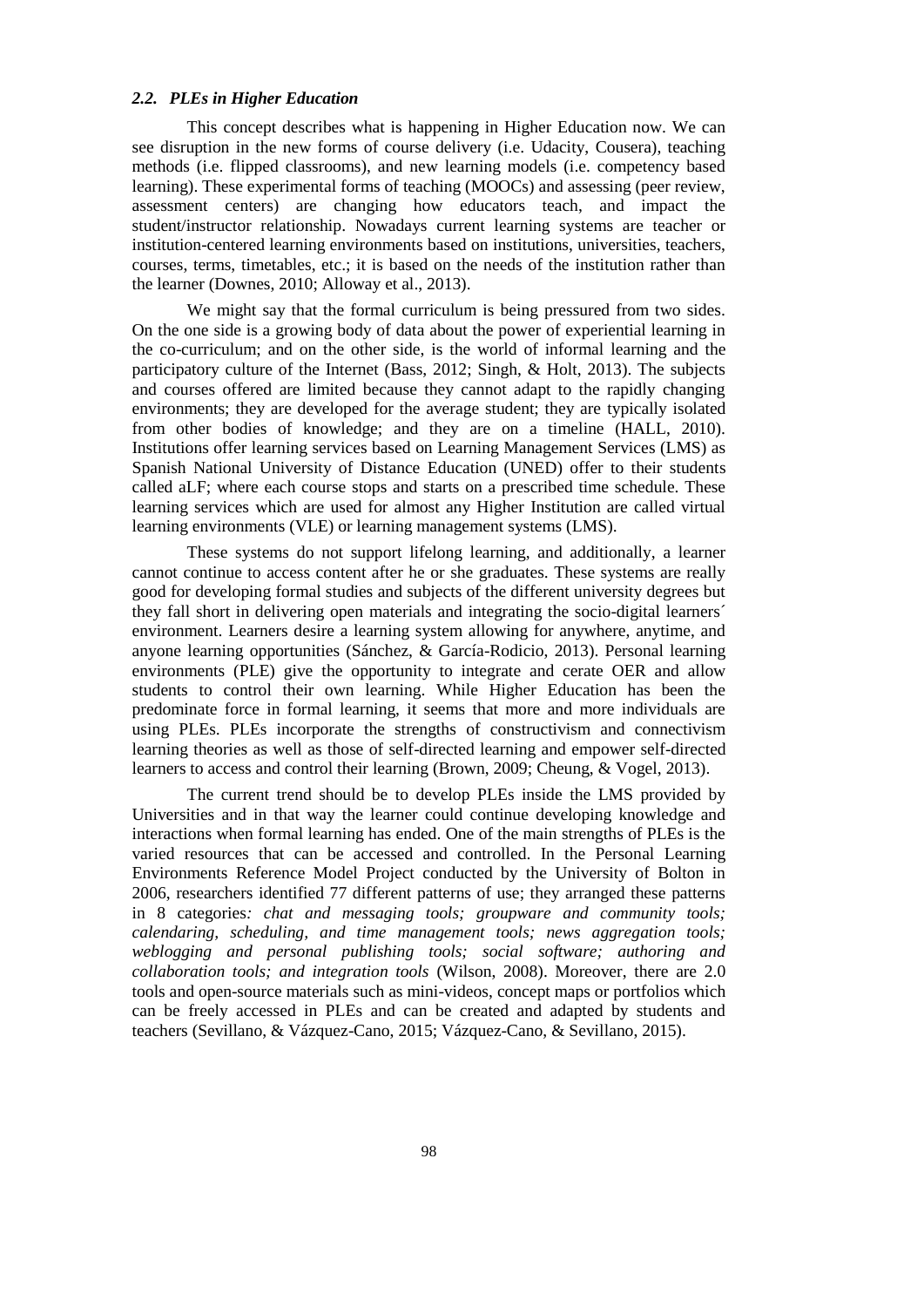#### **3. OER: creation and sharing digital contents**

According to UNESCO, "the concept of Open Educational Resources (OER) describes any educational resources (including curriculum maps, course materials, textbooks, streaming videos, multimedia applications, podcasts, and any other materials that have been designed for use in teaching and learning) that are openly available for use by educators and students, without an accompanying need to pay royalties or license fees. In addition, "the term OER is largely synonymous with another term: Open CourseWare, or OCW, although the latter may be used to refer to a specific, more structured subset of OER. The concept of Open Educational Resources (OER) was originally coined during a UNESCO Forum on Open Courseware for Higher Education in Developing Countries held in 2002. During a follow-up, online discussion, also hosted by UNESCO, the initial concept was further developed as follows:

> *Open Educational Resources are defined as 'technology-enabled, open provision of educational resources for consultation, use and adaptation by a community of users for non-commercial purposes.' They are typically made freely available over the Web or the Internet. Their principle use is by teachers and educational institutions to support course development, but they can also be used directly by students. Open Educational Resources include learning objects such as lecture material, references and readings, simulations, experiments and demonstrations, as well as syllabuses, curricula, and teachers' guides.*  (Wiley, 2006, p.23).

Pedagogically, the concept is underpinned by the notion of using resources as an integral method of communication of curriculum in educational courses. However, it is the ease with which digitized content can be shared via the Internet that has the potential to unleash the full power of resource-based learning without bankrupting educational systems. Importantly, as with 'Open Source', the key differentiator between an OER and any other educational resource is its license. Thus, an OER is simply an educational resource that incorporates a license that facilitates reuse – and potentially adaptation – without first requesting permission from the copyright holder. This opens up opportunities to create and share a wider array of educational resources, thereby accommodating a greater diversity of student needs. The digital information, combined with its increasingly widespread dissemination, poses significant challenges to concepts of intellectual property. Copyright regimes and business models for publication are under scrutiny.

As a teacher or a student —to develop an adequate methodology or to learn by doing—, teachers and students need to create and develop learning materials. For this reason, it is really important to use technology as a partner in the teaching and learning process to engage and support thinking and reflection. To this end, the work of Jonassen, Howland, Moore and Marra (2002) provided additional theoretical support highlighting five important principles associated with learning with technology. These principles posit that meaningful learning is active, constructive, goal directed, authentic, and collaborative. The design of OER gives the option to set their own goals and reflect on their progress in an effort to allow them to understand their learning and perhaps apply this learning to new situations in the future. Actual structures of the network, along with many of the resources exchanged in the network, are created by the students themselves. Teachers and students are placed in the role of a producer of content, artifacts, and knowledge requiring them to make decisions and wrestle with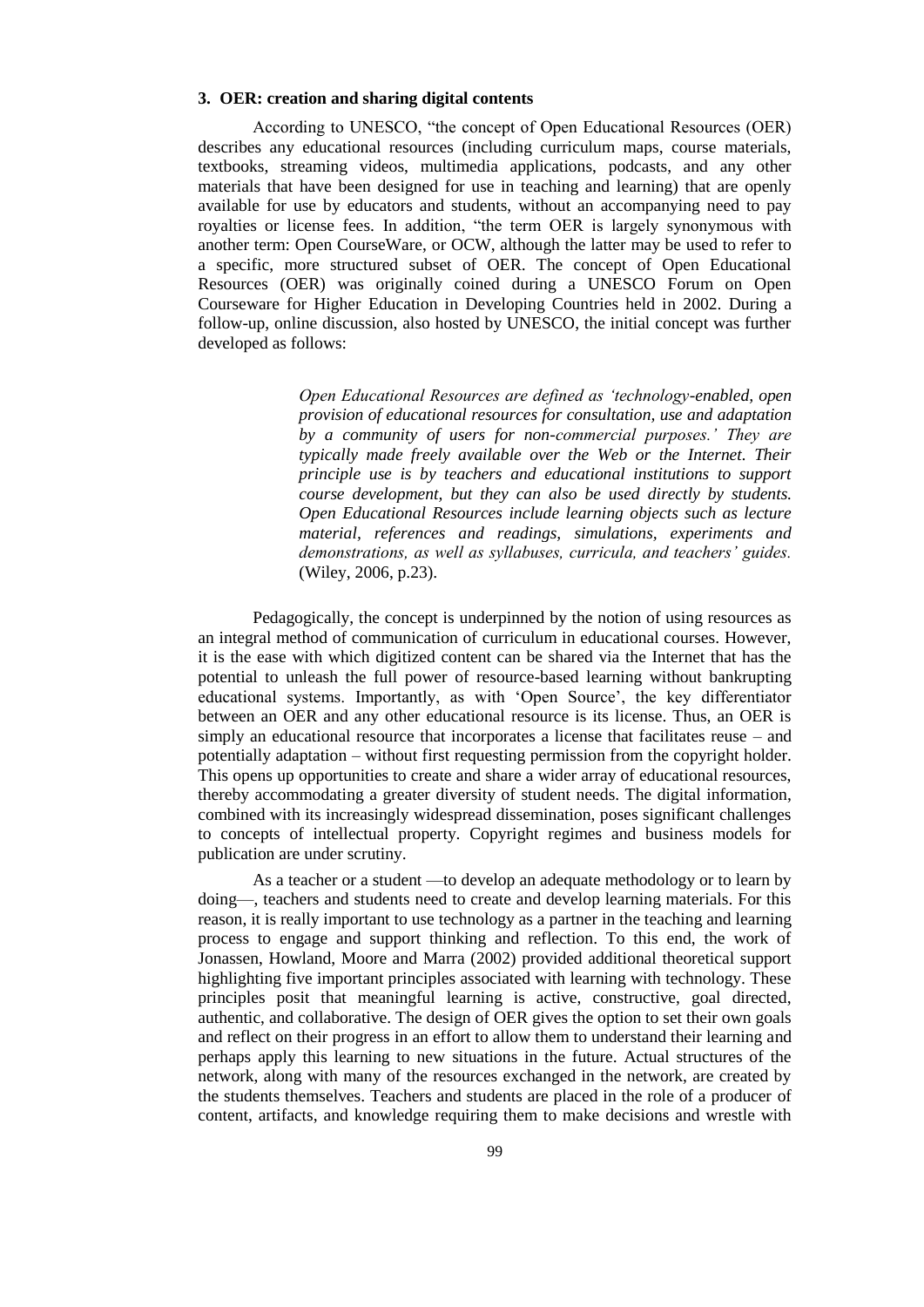real issues associated with designing a meaningful personal learning environment. This required each member of a group to achieve a common understanding of the tasks presented and agree on the stages and the methods they would use to achieve the goal of the project.

For this purpose, the open educational resources should be created, including the following characteristics: access/search for information and knowledge; aggregate and scaffold by combining information and knowledge; manipulate, rearrange and repurpose knowledge artefacts; analyze information to develop knowledge; reflect, question, challenge, seek clarification, form and defend opinions; present ideas, learning and knowledge in different ways and for different purposes; represent the underpinning knowledge structures of different artefacts and support the dynamic rerendering of such structures; share by supporting individuals in their learning and knowledge; networking by creating a collaborative learning environment.

#### **3.1. Role of Teachers in creating, adapting and sharing OER**

The role of the teachers in this new digital context should represent a methodological change and the design of open and well-organized resources must be one of their basic competences. These new materials should encourage greater individual engagement of students with information, ideas and content than is possible with lectures alone. By making such resources an integral part of the teaching and learning process, limited face-to-face teaching time with students can be more effectively used to foster engagement and to nurture discussion, creativity, practical applications, and research activities. In this context, some challenges are suggested for the academic staff in Higher Education (UNESCO, 2011):

- 1. *Develop skills to evaluate OER*. A good starting point is to evaluate existing OER in portals/repositories and determining what might be useful in courses and modules.
- 2. *Consider publishing OER.* Begin to design basic materials alone and in small groups and publish these materials openly, including course outlines, course information booklets or hand-outs, teaching notes and course assessment tools and instruments.
- 3. *Assemble, adapt and contextualize existing OER*. One of basic competence is to adapt and contextualize existing OER to respond to diverse learning needs of students and support a variety of learning approaches for a given learning goal.
- 4. *Develop the habit of working in teams*. To adopt the team approach is the most successful strategy for the development and repurposing of materials.
- 5. *Seek institutional support for OER skills development*. There are many academic courses, even more nowadays with MOOCs, to develop skills and competences in order to exploit OER effectively and to apply them to the curriculum development.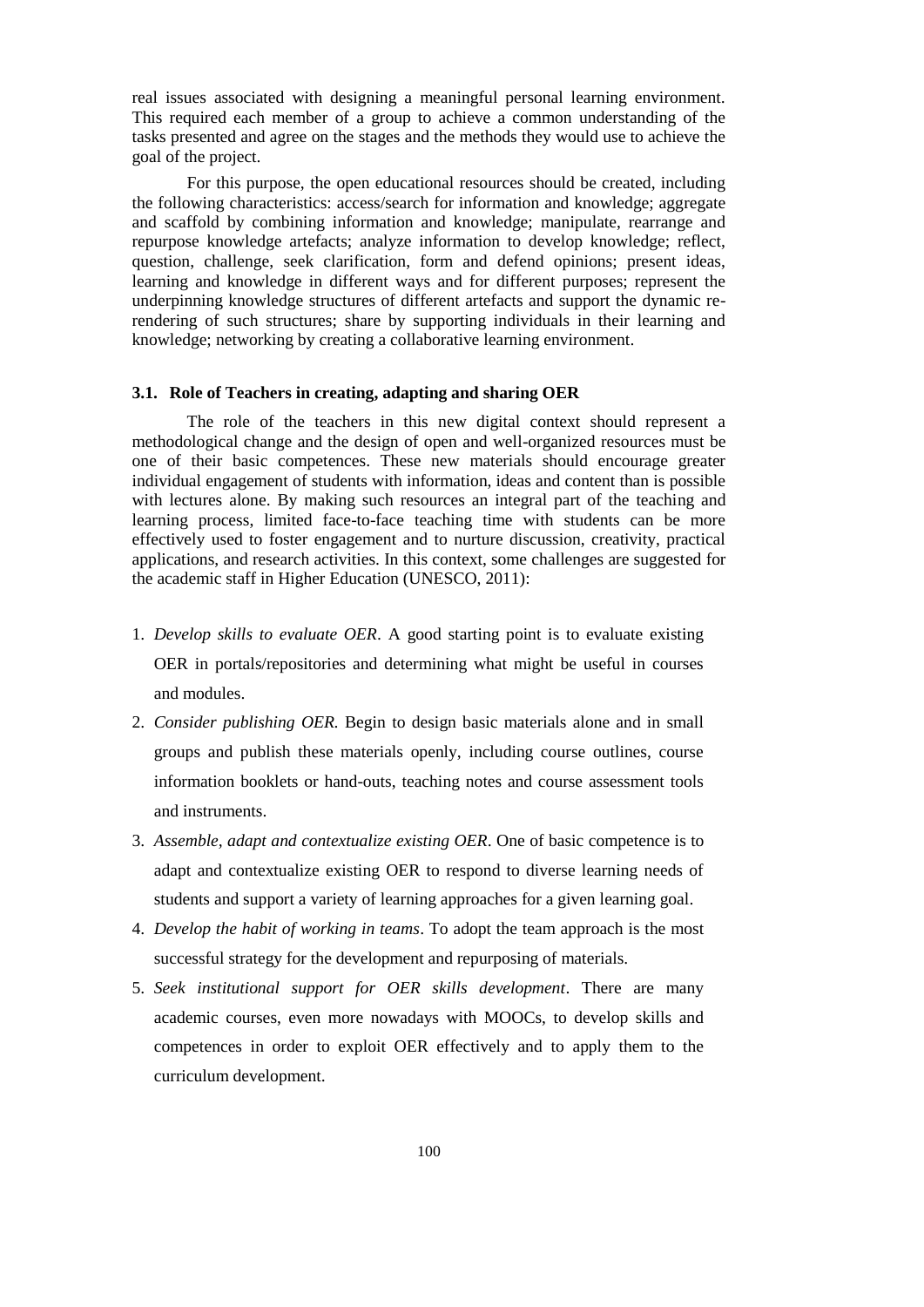- 6. *Leverage networks and communities of practice*. Academic staff should use the existing online networks and communities of practice collaboratively to develop, adapt and share OER, as well as to engage in dialogue about their experiences in teaching and learning. Such communities of practice can also provide an excellent platform for publishing resources in existing repositories.
- 7. *Encourage student participation*. Academic staff could encourage students to create, adapt and publish their own OER to develop their own competences.
- 8. *Promote OER through publishing about OER*. The promotion of OER created via open publications, journals and other relevant vehicles is one of the best ways to promote these materials.
- 9. *Provide feedback about, and data on the use of, existing OER*. Providing feedback and data on the OER that have been created, adapted, used and/or reused, specifically relating to success in meeting learning goals and student needs, is an invaluable contribution to their effective use.
- 10. *Update knowledge of IPR, copyright and privacy policies*. It is particularly important to be clear about rights and conditions relating to works created during the course of employment and how these might be shared with and used by others.

#### **3.2. Role of Students in creating, adapting and sharing OER**

The students of  $21<sup>st</sup>$  century need to develop an active global citizenship and for that purpose, employability, transferable skills and knowledge, communication skills, creativity and innovation are needed. When OER are adequately supported, students have great potential to support Higher Education providers in sourcing, adapting and producing OER in partnership with academic staff. Although creating teaching and learning environments that harness OER in educationally effective ways is primarily the responsibility of academic staff, student bodies —as key stakeholders in Higher Education— should be aware of the relevant issues and integrate them as appropriate into their interactions with other students. In this context, it is suggested that student bodies (UNESCO, 2011):

- 1. *Understand the issues of OER and undertake advocacy of OER*. Students should adopt a producer role as active participants in the learning process.
- 2. *Encourage their members to publish work as OER*. Students can make a significant contribution to increasing the use of OER by publishing their work (preferably under the guidance of academic staff and within institutional protocols) under an open license.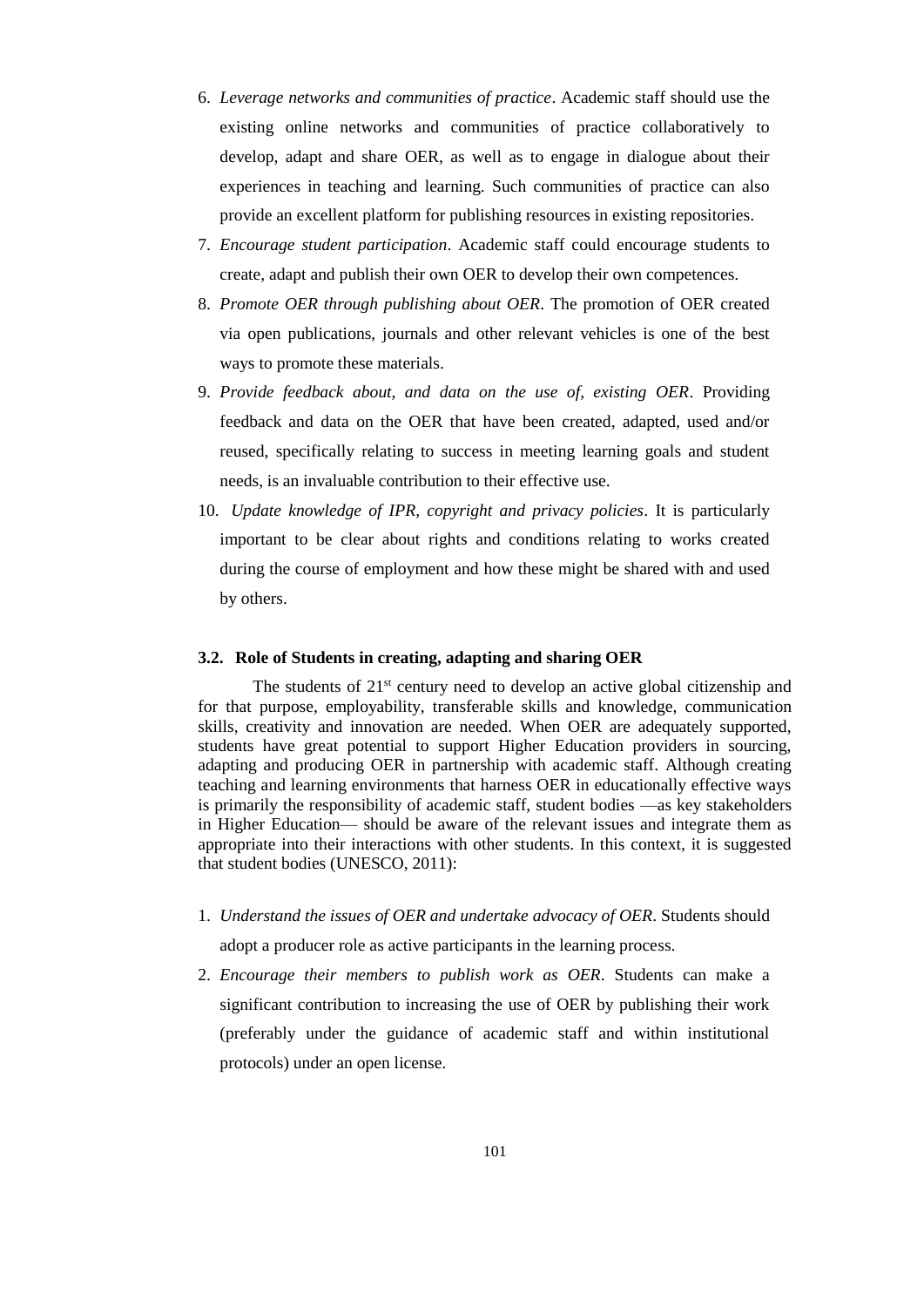- 3. *Take an active role in assuring the quality of OER through social networks*. Student bodies can encourage students to participate in the social networking environments that have been created around OER repositories, so that they play an active role in assuring the quality of content by adding comments on what content they are finding useful and why.
- 4. *Recognise that ICT are an increasingly important part of the Higher Education experience* and are often crucial for students with special educational needs.
- 5. *Encourage student participation in activities to support OER development*. Student bodies can help to shape the nature and quality of students' educational experiences by encouraging and supporting the use of OER for the purposes of self-directed study and, at the more advanced levels, by having students create their own curriculum/courses of study.

#### **4. Semantic, Immersive and Ubiquitous Web for developing rich PLEs**

#### **4.1. Characteristics of Semantic Web**

The Semantic Web is a vision to provide structured knowledge representation in the web, and this can give new applications for processing information and many of the programs can serve as a foundation for improved interoperability among distributed PLEs. The aim is to improve existing systems to optimize the time required in an advanced search and obtain relevant information to generate new knowledge based on the analysis of the data obtained. Semantic Web can enhance learning networks in areas such as: use of units of learning, the student role and functionality of navigation and information search based on the predominant learning styles.

These activities allow teachers and students to easily identify resources that have particular properties; visualize the relationships between resources, or make interpretations and arguments. The premise for all developers should be to maintain the simplicity of use, building a simple platform with basic tools, easy to use and interoperable among themselves, so that users do not have to learn from scratch to use a new application. An easy navigation interface, tools for creating 3D content will be essential for non-technical users. In this sense, the existence of open specifications and standards on 3D allow anyone to build an application or a virtual world that is connected to another, just as HTML to create a website linked to another.

The role of semantic technologies is slightly different: its main purpose is automation of personalized learning process, improvement of the quality of knowledge representation, searching and knowledge understanding. Semantic Web tools (widgets) include Topic Map(TM) software, and some Web 2.0 and Web 3.0 tools. There are some available TM authoring tools, but they are useful to experts in knowledge representation, not to end users. OntoWiki, for example is a tool providing support for agile, distributed knowledge engineering scenarios. OntoWiki facilitates the visual presentation of a knowledge base as an information map, with different views on instance data. A Semantic Weblog uses Semantic Web technology for improved searching and navigation in the blogosphere. The Semantic Web Widget Libraryis a library for creating user interfaces that work with the Semantic Web. Semantic Web tools (widgets), as light weight ontology editors, annotators, graphical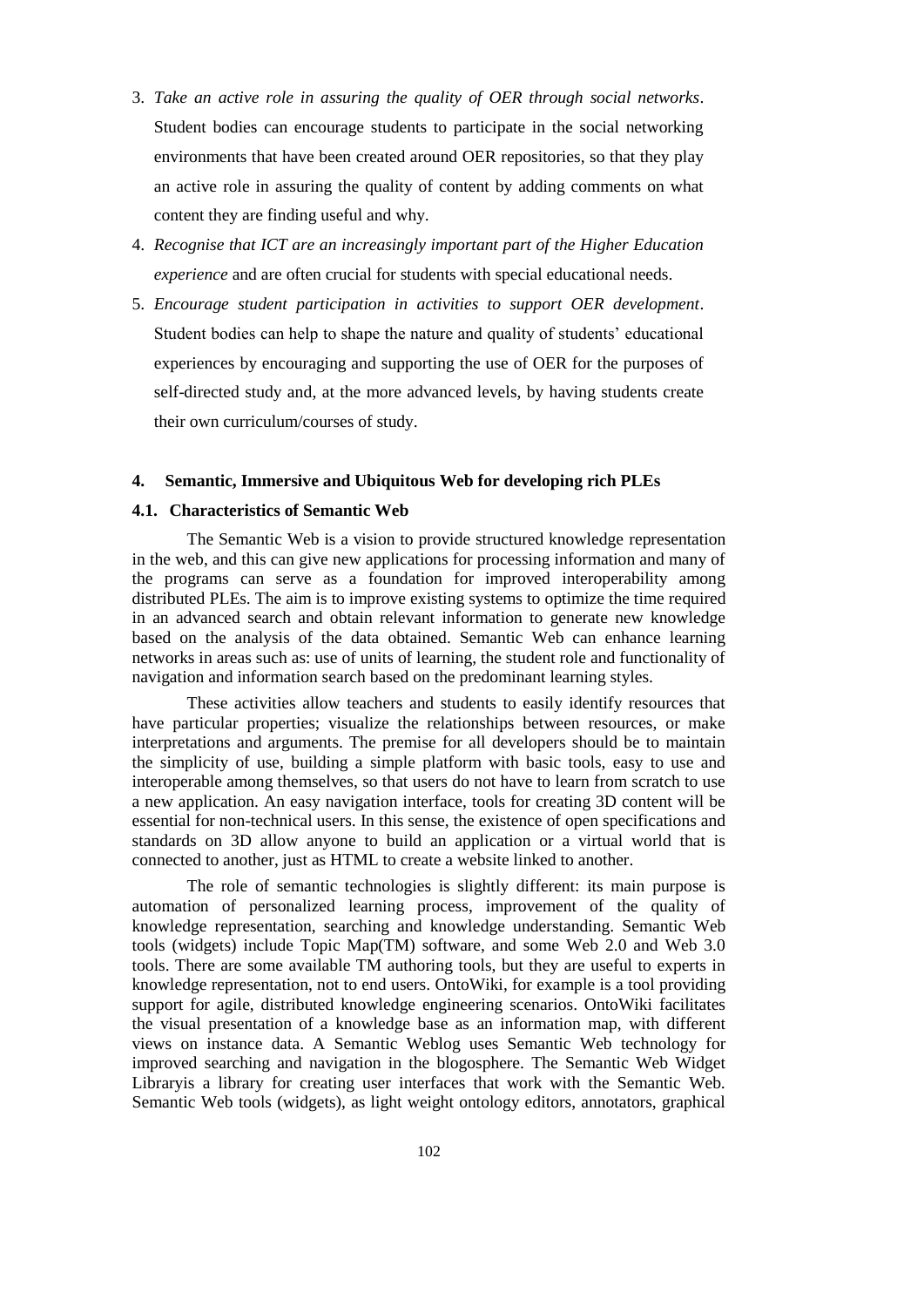browsers, community-driven ontology management tools, integrated in semantic web are needed for collaborative knowledge conceptualization, textual document annotations, verification of the level of knowledge understanding by learners.

#### **4.2. Characteristics of Immersive Web**

In this web immersive Education is developed through a learning platform that combines interactive 3D graphics, video games, simulation, virtual reality, voice over IP/VoIP, Web cameras, digital media and online classrooms. Immersive Education gives students a sense of being on stage, even when he or she is not present in a class; also provides the possibility to remote students, the ability to connect and communicate in a way that enhances the learning experience. Interactive lessons can be included as a module of a larger system and thus enhance and enrich the Immersive Education experience. The first generation of immersive education was built on the modeling language virtual reality (VRML) and Extensible 3D standards (X3D), while the 2nd generation platform is based on the virtual engine.

The 3<sup>rd</sup> immersive education platform is being defined by the Education Technology Group Immersive (IETG). Virtual spaces are meeting places where individuals negotiate through discussion, critique, and replication. Assume roles, leadership, shared practices and dynamics of group cohesion, have idiosyncratic elements that are specific to the virtual environment, also suitable for individuals who live there, generating its interaction with basic cultural conditions. An ethnographic method in cyberspace is similar to that applied in the conventional physical media, but with certain adaptations. Two of the more productive strategies and proposals based on Immersive Web are: *Design and develop "Web3D Books":* Web3D Books are Web-based digital books that support bidirectional interaction with Immersive Education learning experiences. Web3D Books are used to assemble and present any combination of text, imagery (such as images and videos), audio, Web content (HTML pages, Flash animation, etc.), and Web-based 3D content (such as Shockwave and X3D). A Web3D Book can be thought of as a Web-based presentation container that seamlessly guides learners through three-dimensional (3D) immersive learning experiences. *Design, develop and promote open and platform-neutral file formats* that enable interoperable learning environments to be seamlessly deployed across a wide variety of virtual world and game platforms (e.g., Second Life, World of Warcraft, Open Croquet, Wonderland, There.com, and other 3D/VR platforms).

#### **4.3. Characteristics of Ubiquitous Web**

If Web 2.0 is the social networking site and Social Media, and Web 3.0 aims to understand and interrelate all existing information on the network, Web 4.0 or ubiquitous will be the one which joins intelligent systems, interlinking people with machines from any location, as all applications that we use will not have to be on our computer, but will get to them in an organized online and from any mobile device. The ubiquitous web allows joint decision making between users and machines by mixing human intelligence with the use of computer programming. It is based on two pillars:

- Natural Language Understanding (NLU) Speech-to-text techniques. New models of machine-machine communication (M2M). The network will consist of intelligent agents in the cloud, you will be able to communicate and delegate the response to the right agent.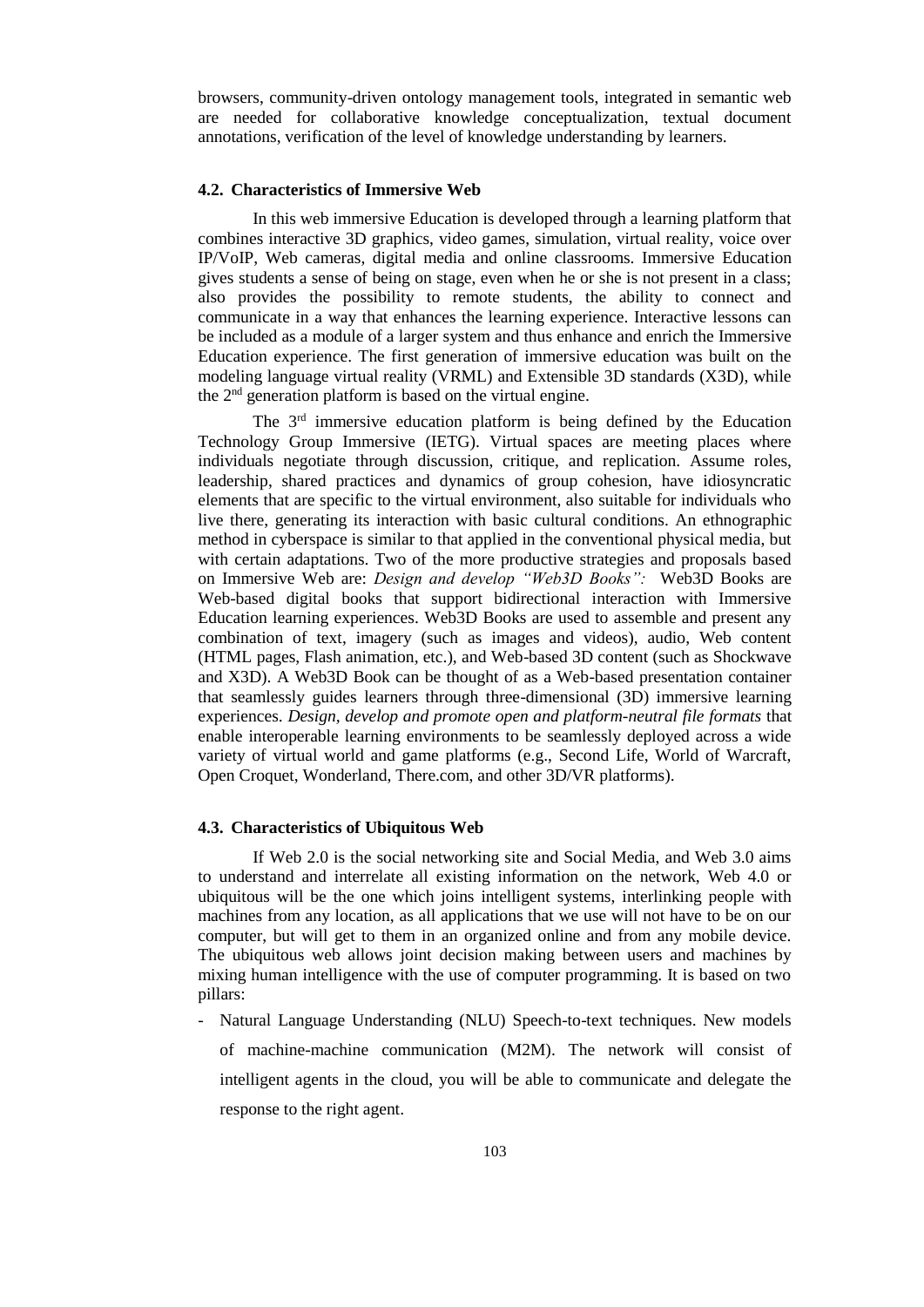- Using user context information. Sentiment analysis, geolocation, sensors... New model of user interaction. For the Web does not become a mere information store requires new models of interaction, or even execute specific actions that respond to the needs of users, emphasizing its use on mobile devices.

These semantic, immersive, and ubiquitous resources and approaches can be really useful in developing rich PLEs. These personal learning environments have to be enriched with the new emerging technologies.

# **4.4. Video-simulation: Learning Modular Mini-videos**

In the new paradigm of Higher Education, the lecturers are considered agents that create work environments to stimulate the students. Moreover, the main factor for learning is the willing of learning and the effort to achieve it. It is clear that the students are the key part in this process. However, the lecturer can and must help him/her, facilitating and guiding his/her autonomous learning. In this training context teachers tend towards the design and use mini-videos that video-simulate, explain, and summarize content. This trend is being witnessed in MOOCs in PLEs and also, increasingly, in university subjects developed in LMS (Daniel, et al., 2015; Aguaded, et al., 2016).

In order of achieving this approach, different authors have proposed using a new teaching tool based on mini-videos for self learning that uses an electronic blackboard. The way to reach this concept has been through an evolution from the recording of a whole lecture, across producing videos for exercises and finally ending with the concept of mini-videos. The mini-videos are based on the philosophy of "I work (the lecturer)", "You work" (the student). They are constructed with the help of minimalist slides that are filled out with the help of the electronic blackboard. The success of the "learning to learn" approach will be based if lecturers and students accept, understand and assume the philosophy: I work, you work. If both work, in class and outside the class, the "learning to learn" approach will succeed, but if one of them does not do it, it will fail. This philosophy is part of the mini-videos and brings several advantages for the student and for the lecturer.

The main advantages for the student are:

- He/she can choose the time, the place and the rhythm of learning.
- He/she has a comprehensive material
- He/she can re-enter in the subject whenever he/she wants.
- He/she can prepare easily the continuous evaluation.
- There is a real possibility of distance learning.

The main advantages for the lecturer are:

- Planning can easily be done.
- The lecturer can be more proactive
- The lecturer does not have the sense of time oppression.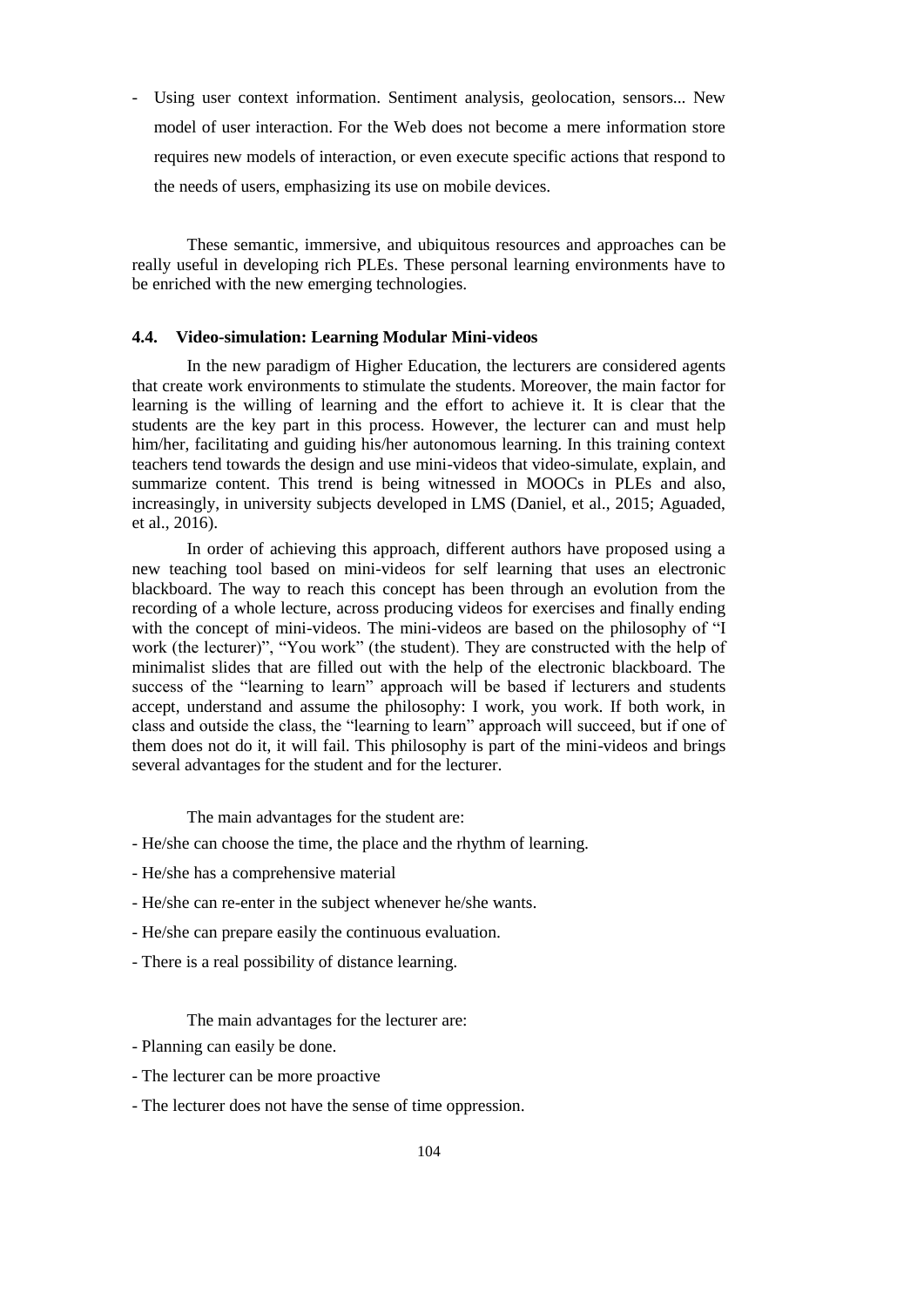- It helps to strengthen the contact with the student.
- It helps the implementation of continuous evaluation.
- The coordination between lectures and practical sessions is optimal.
- There is a real possibility of distance learning.

## **4.5. Digital resources for creating PLESs**

One of the simplest ways to start creating a PLE is via social networking tools, and in particular blogs and wikis. These simple publishing platforms can be used for a range of learning activities and are generally free or very low-cost. For example, the following tools and techniques could be used as first steps to creating your PLE (UNESCO, 2011):

- Create a blog and publish notes and resources relevant to students or colleagues. Invite others to comment and reflect on the ideas shared.
- Create a wiki and publish resources and information to share with students or colleagues. Include links to other websites and resources.
- Join Twitter and share ideas and information with members of your Twitter network. Follow #hashtags or use the Twitter Search tools to search for topics of interest and locate other Twitter users you can follow.
- Join an Educators Network and share thoughts using forum or group discussion tools. Share ideas, lesson plans and other resources with colleagues.
- Record learning activities or educational events via photograph or video and publish the results on a social networking site like Flickr or Youtube. Invite others to share and comment on your work.
- Join an Education Network on Facebook and contribute to the information and resource sharing.
- Setup an RSS Reader Tool and subscribe to blogs and other websites that are of professional interest. Make comments and share your responses in the comments section.
- Watch the video included here, which was created by a 7th Grade Science student and provides an overview of her Personalized Learning Environment and the impacts it has had on her learning. Consider how you could use these strategies with your students.

From this perspective it is basic to implement a "Team-Based Design" of PLEs. A key aspect of the team-based design is the move beyond individualistic approaches to course innovation. In Higher Education, we have long invested in the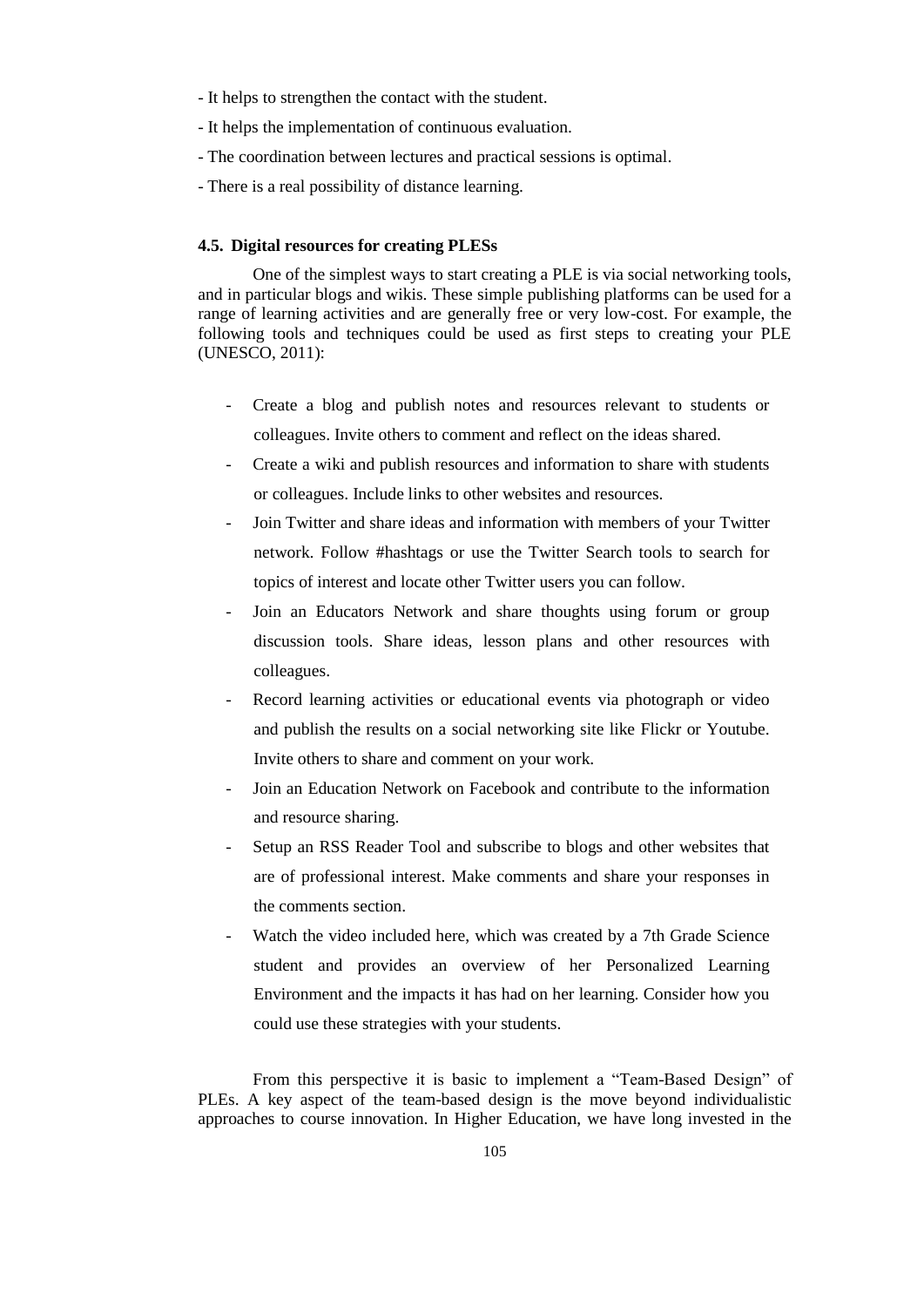notion that the way to innovate is by converting faculty. This move represents a shift in strategy: instead of trying to change faculty so that they might change their courses, this model focuses on changing course structures so that faculty will be empowered and supported in an expanded approach to teaching as a result of teaching these courses (Bass, 2012). The idea is to explore individually and afterwards in groups different 2.0 tools in specific tasks, but integrate them into the normal work dynamic of students, and each time find ways to use them in the group-work proposal. Basically, students have to integrate those tools into their Personal Learning Environments to construct their own knowledge.

#### **5. Conclusions**

If we want to design a work based PLE it is necessary to understand the contexts in which learning take place and the different discourses associated with that learning. A PLE is both able to transpose the different contexts in which learning takes place and can move from one domain to another and make connections between them. As we showed in this chapter, it can support and facilitate a greater variety of relationships than traditional educational media. At the same time, a PLE is able to support a range of learning discourses including discourses taking place within and between different communities. An understanding of the contexts in which learning takes place and of those different learning discourses provides the basis for designing key tools to develop knowledge on a PLE. Indeed, one of the most powerful aspects of today's technologies is that many of the high-impact features that used to be possible

only in small classes can now be experienced not only at a larger scale but, in some cases, to better effect at larger scale.

We need to acknowledge that the center of significant learning has shifted to a new, recentered core and that, from the perspective of deep learning and impact, most of the formal curriculum now must move from margin to center. We need to think more about how to move beyond the individualistic faculty change model and get involved in team-design and implementation models on our campuses, and we need to consider that doing so could fundamentally change the ways that the burdens of innovation are often placed solely on the shoulders of faculty. The learning we are coming to value most is not always where we are putting our greatest interest and effort in assessment, including the emerging discussions about "learning analytics".

In this context, the potential of OER brings transparency to educational processes, facilitating collaborations between educators and students at different institutions, and establishing a new economic model for procuring and publishing learning materials. OER will help over-stretched educators to manage their work more effectively, rather than adding new work requirements to their job description. However, successful OER initiatives will be those that can work immediately and add educational value within the existing ICT infrastructure constraints of any participating institutions (including those from the developing world). Proving the potential of a concept that will only have an impact when these infrastructural constraints are removed is of little value to Higher Educational institutions in the short to medium term. Sharing materials that others can adapt and use recognizes the value inherent in team work and the improvements in thinking that will emerge from such collaboration.

Doing this openly, using the already proven innovations of the Internet to facilitate sharing of content, presents a practical way to use cooperation to find simple solutions to pressing problems we face in education. As with all such communal processes, the initial results will be messy – and there will be many problems to solve,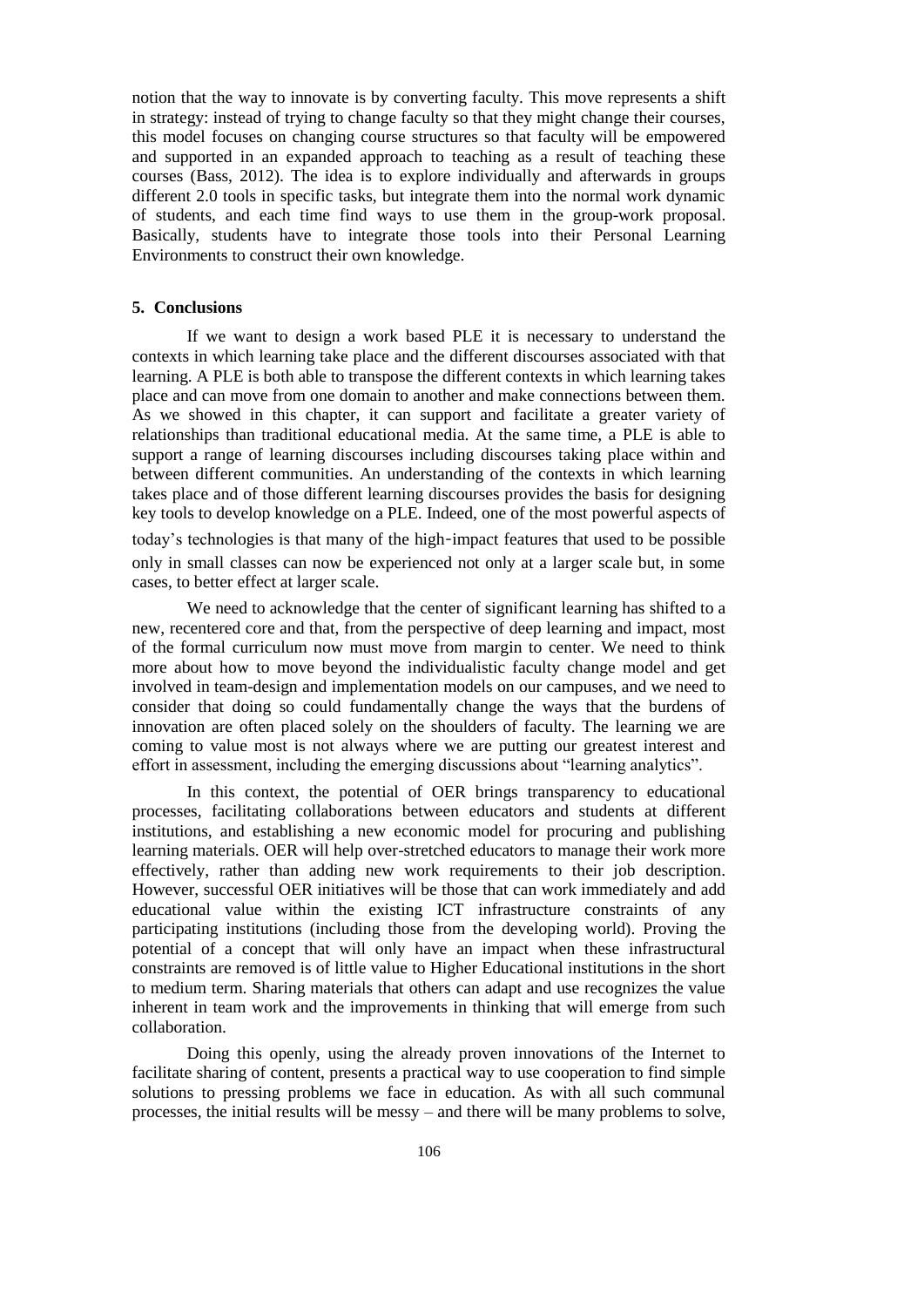such as how to create appropriate curriculum frameworks for storing content, and mechanisms to help with assessing quality. But online communities have demonstrated the now indisputable power and value of lots of people working collaboratively towards a common cause. And doing this in education has the potential to re-focus educational systems, restoring the core values of building and sharing knowledge that underpin good education, and systematically encouraging us to work with and learn from one another.

## **References**

- Aguaded, I., Vázquez-Cano, E., & López Meneses, E. (2016). El impacto bibliométrico del movimiento MOOC en la Comunidad Científica Española. *Educación XX1, 19*(2), 77-104.
- Alloway, T., Horton, J., Alloway, R. G., & Clare Dawson (2013). Social networking sites and cognitive abilities: Do they make you smarter? *Computers & Education, 63*, 10-16.
- Attwell, G. (2007). Personal learning environments –the future of eLearning? *eLearning Papers, 2*(1).
- Attwell, G. (2010). Context and the design of Personal Learning Environments. Barcelona: PLE2010 Conference.
- Bass, R. (2012). Disrupting Ourselves: The Problem of Learning in Higher Education. *Educause Review*, March/April.
- Castañeda, L., & Soto, J. (2010). Building Personal Learning Environments by using and mixing ICT tools in a professional way. *Digital Education Review, 18*, 9-25.
- Cheung, R., & Vogel, D. (2013). Predicting user acceptance of collaborative technologies: An extension of the technology acceptance model for e-learning. *Computers & Education, 63*, 160-175.
- Daniel, J., Vázquez-Cano, E., & Gisbert, M. (2015). The future of MOOCs: Adaptative Learning or Business Model? *RUSC. Universities and Knowlwdge Society Journal, 12*(1), 64-73.
- Downes, S. (2007). Open Educational Resources and the Personal Learning Environment. Taipei, Taiwan. Retrieved from http://www.slideshare.net/Downes/open-educational-resources-and-the-personallearning-environment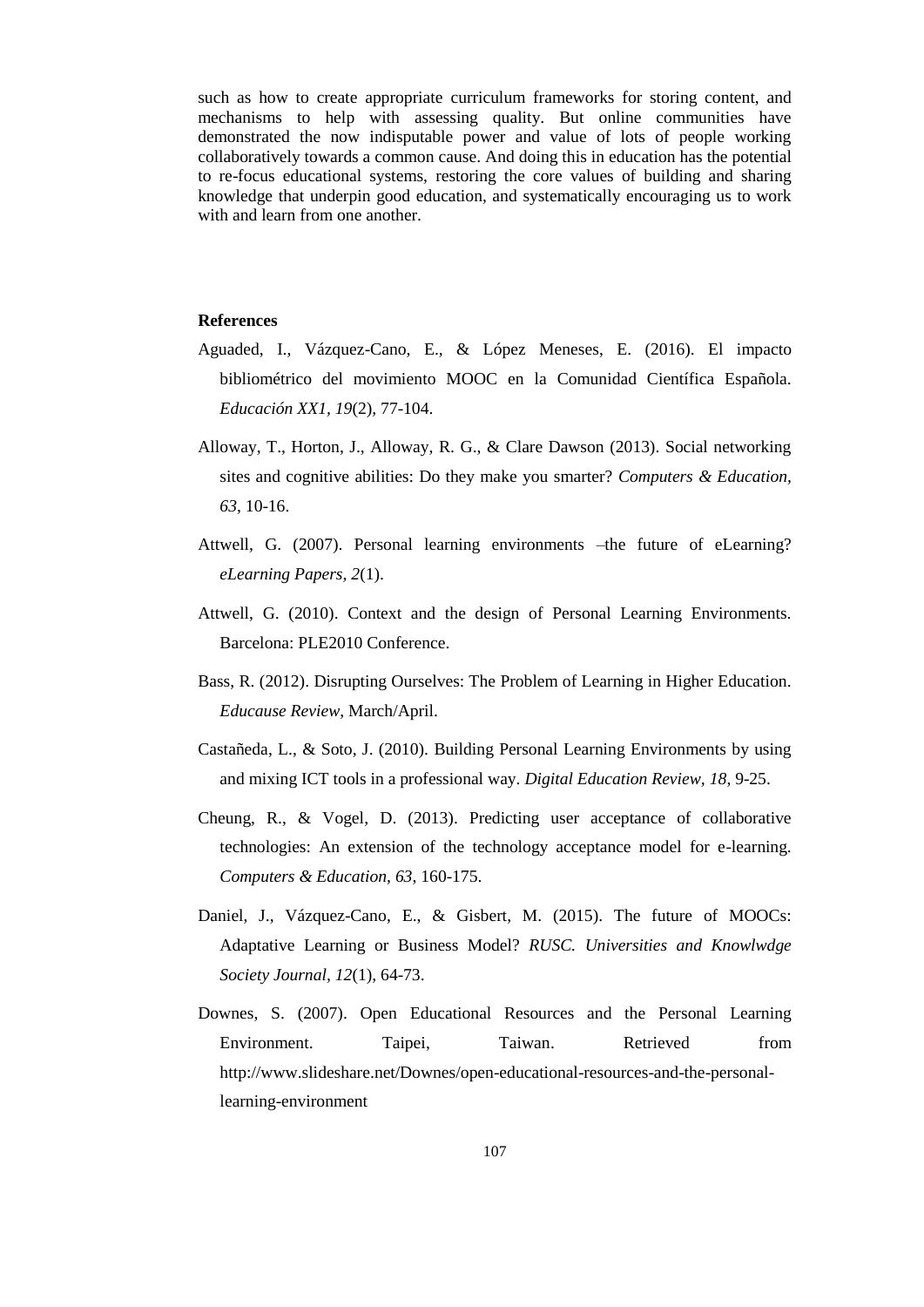- Downes, S. (2010). New Technology Supporting Informal Learning. *Journal of Emerging Technologies in Web Intelligence, 2*(1).
- Drexler, W. (2010). The networked student model for construction of personal learning environments: Balancing teacher control and student autonomy. *Australasian Journal of Educational Technology, 26*(3), 369-385.
- Fuchs, C. (2005). CMC-based model learning in language teacher education: A German-American telecollaboration. In Thompson, I., & Hiple, D. (Eds.). *Selected papers from the 2004 NFLRC symposium: Distance Education, Distributed Learning and Language Instruction* (pp.141-156). Honolulu: University of Hawaii, National Foreign Language Resource Center.
- Griff, E. R., & Matter, S. F. (2013). Evaluation of an adaptive online learning system. *British Journal of Educational Technology, 44*, 170-176.
- Hall, G. E. (2010). Technology's Achilles Heel: Achieving High-Quality Implementation. *Journal of Research on Technology in Education, 42*(3), 231-253.
- Johnson, M., & Liber, O. (2008). The personal learning environment and the human conditions: From theory to teaching practice. *Interactive Learning Environments, 16*(1), 3-15.
- Jonassen, D. H., Howland, J., Moore, J., & Marra, R. M. (2002). *Learning to Solve Problems with Technology: A Constructivist Perspective*. Columbus, OH: Merrill/Prentice Hall.
- López Meneses, E., Vázquez-Cano, E., & Fernández Márquez, E. (2014). Análisis de la percepción de los alumnos sobre las áreas de intervención del futuro educador y trabajador social a través de una didáctica digital con mapas conceptuales multimedia. *RED. Revista de Educación a Distancia, 41*, 1-17.
- López Meneses, E., Vázquez-Cano, E., & Román, P. (2015). Analysis and implications of the impact of MOOC movement in the scientific community: JCR and Scopus (2010-2013). *Comunicar, 44*, 73-80.
- Martindale, T., & Dowdy, M. (2010). Personal Learning Environments. In Veletsianos, G. (Ed.), *Emerging technologies in distance education*, 177-193. Edmonton: AU Press.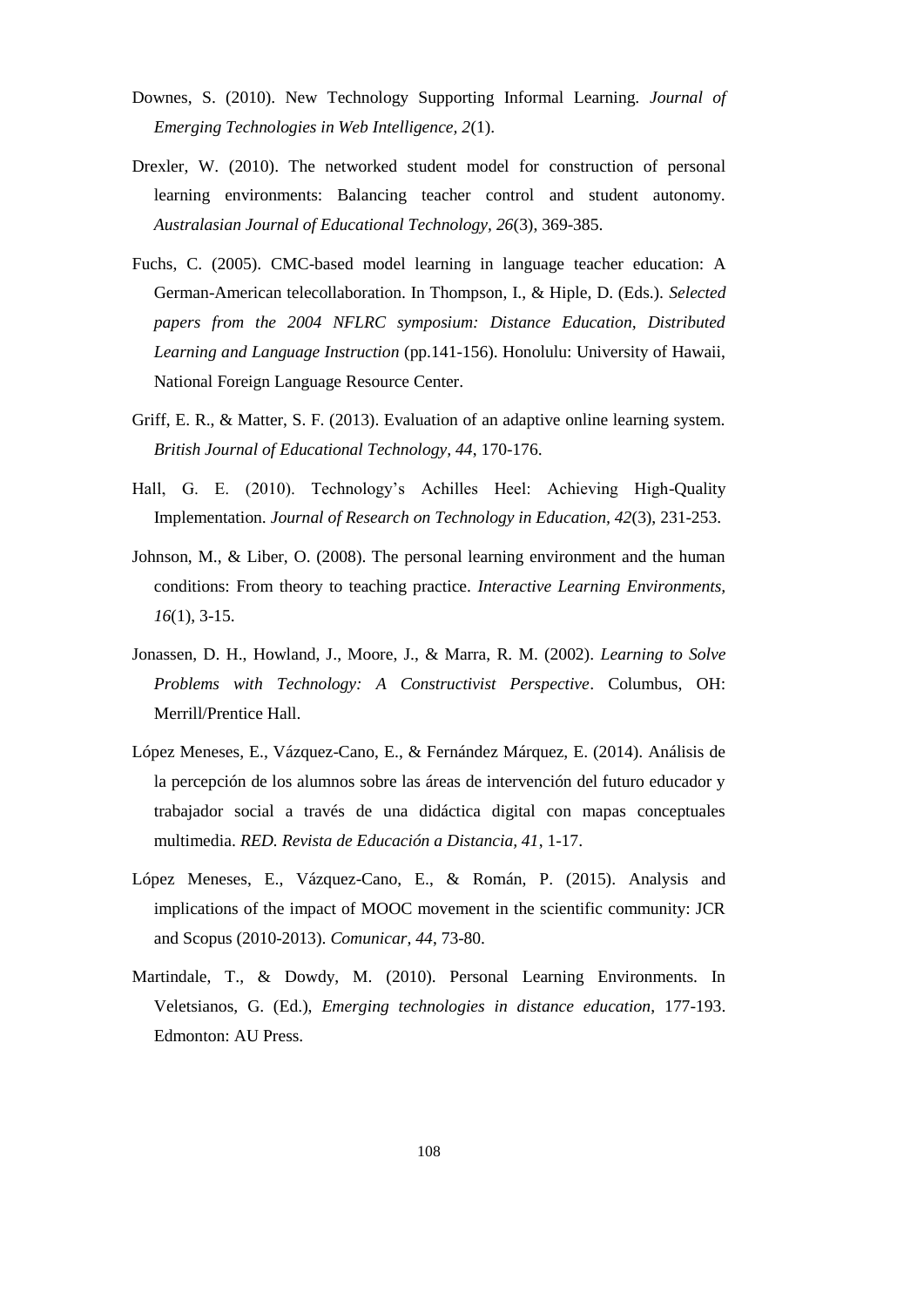- Martín-Monje, E., Vázquez-Cano, E., & Fernández, M. (2015). Peer assessment of language learning resources in virtual learning environments with e-rubrics. *International Journal of Technology Enhanced Learning, 6*(4), 321-342.
- Mercier, E. M., & Higgins S. E (2013). Collaborative learning with multi-touch technology: Developing adaptive expertise. *Learning and Instruction, 25*, 13-23.
- Sánchez E., & García-Rodicio, H. (2013). Using online measures to determine how learners process instructional explanations. *Learning and Instruction, 26*, 1-11.
- Severance, C., Hardin, J., & Whyte, A. (2008). The coming functionality mash-up in personal learning environments. *Interactive Learning Environments, 16*(1), 47-62.
- Sevillano, M.ªL, & Vázquez-Cano, E. (2015). The impact of digital mobile devices in Higher Education. *Educational Technology & Society, 18*(1), 106-118.
- Sevillano, M.ªL., & Vázquez-Cano, E. (2015). *Modelos de investigación en contextos ubicuos y móviles en Educación Superior*. Madrid: McGraw-Hill-Education.
- Singh, V., & Holt, L. (2013). Learning and best practices for learning in open-source software communities. *Computers & Education, 63*, 98-108.
- Van Harmelen, M. (2008). Design trajectories: Four experiments in PLE implementation. *Interactive Learning Environments, 16*(1), 35-46.
- Wiley, D. A. (2006). *The Current State of Open Educational Resources*. Paper for Expert Meeting on Open Educational Resources, OECD.CERI, Malmö (6-7 February 2006).
- Wilson, S. (2008). Patterns of Personal Learning Environments. *Interactive Learning Environments, 16*(1), 17-34.
- UNESCO (2011a). *Guidelines for Open Educational Resources (OER) in Higher Education*. UNESCO. Commonwealth of Learning.
- UNESCO (2011b). *A Basic Guide to Open Educational Resources (OER)*. UNESCO. Commonwealth of Learning.
- Vázquez-Cano, E. y Sevillano, M.ª L (2011). *Educadores en Red. Elaboración de materiales audiovisuales para la enseñanza*. Madrid: Ediciones Académicas-UNED.